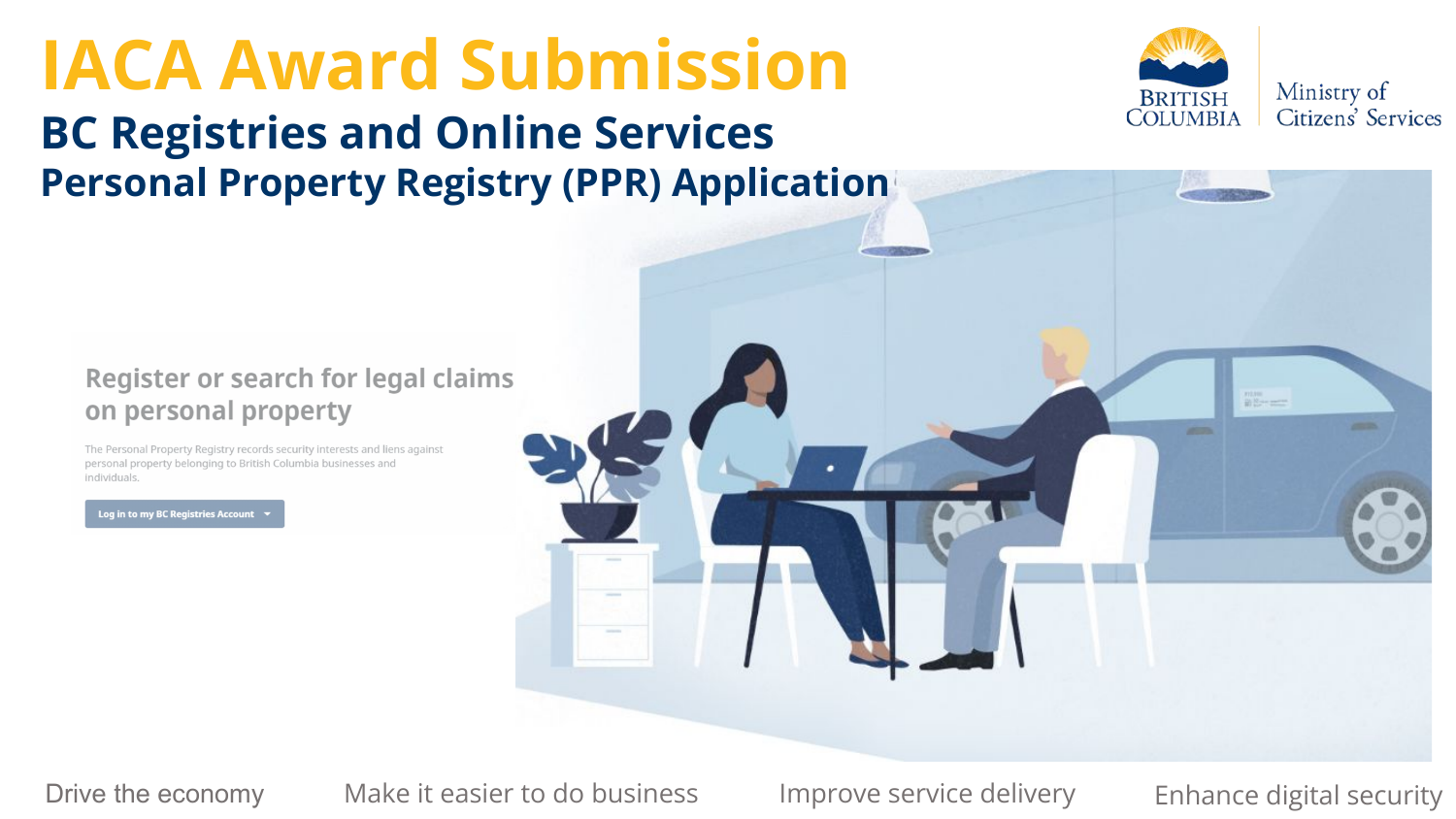### **Executive Summary**

Agile Methodologies used to launch a new PPR platform, modernizing the way businesses, government and individuals search and register encumbrances in B.C.

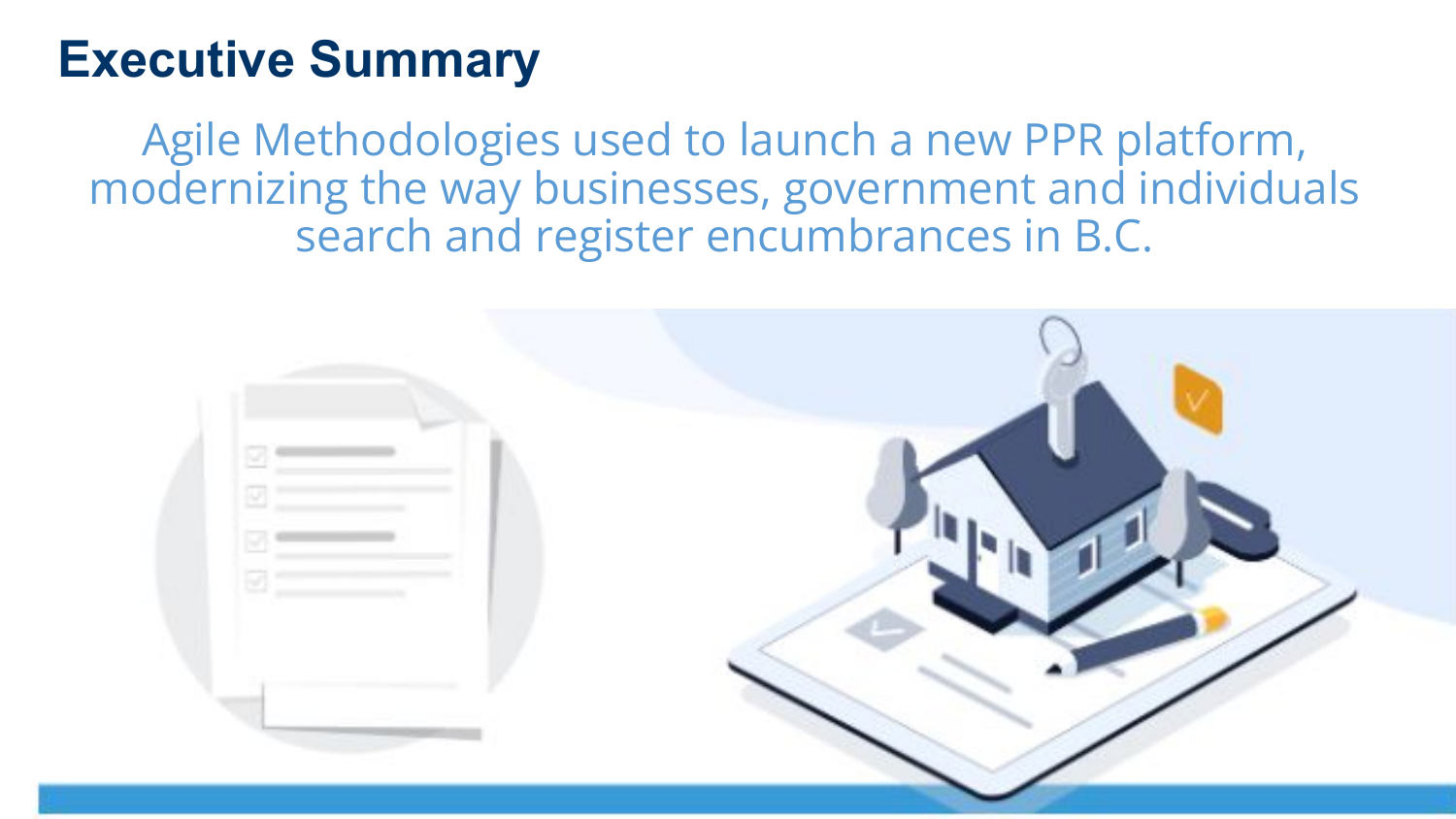# **Project Description**

PPR is an online notice filing application registering encumbrances (e.g., mortgages, liens, debentures) created against personal property belonging to a corporation or an individual.

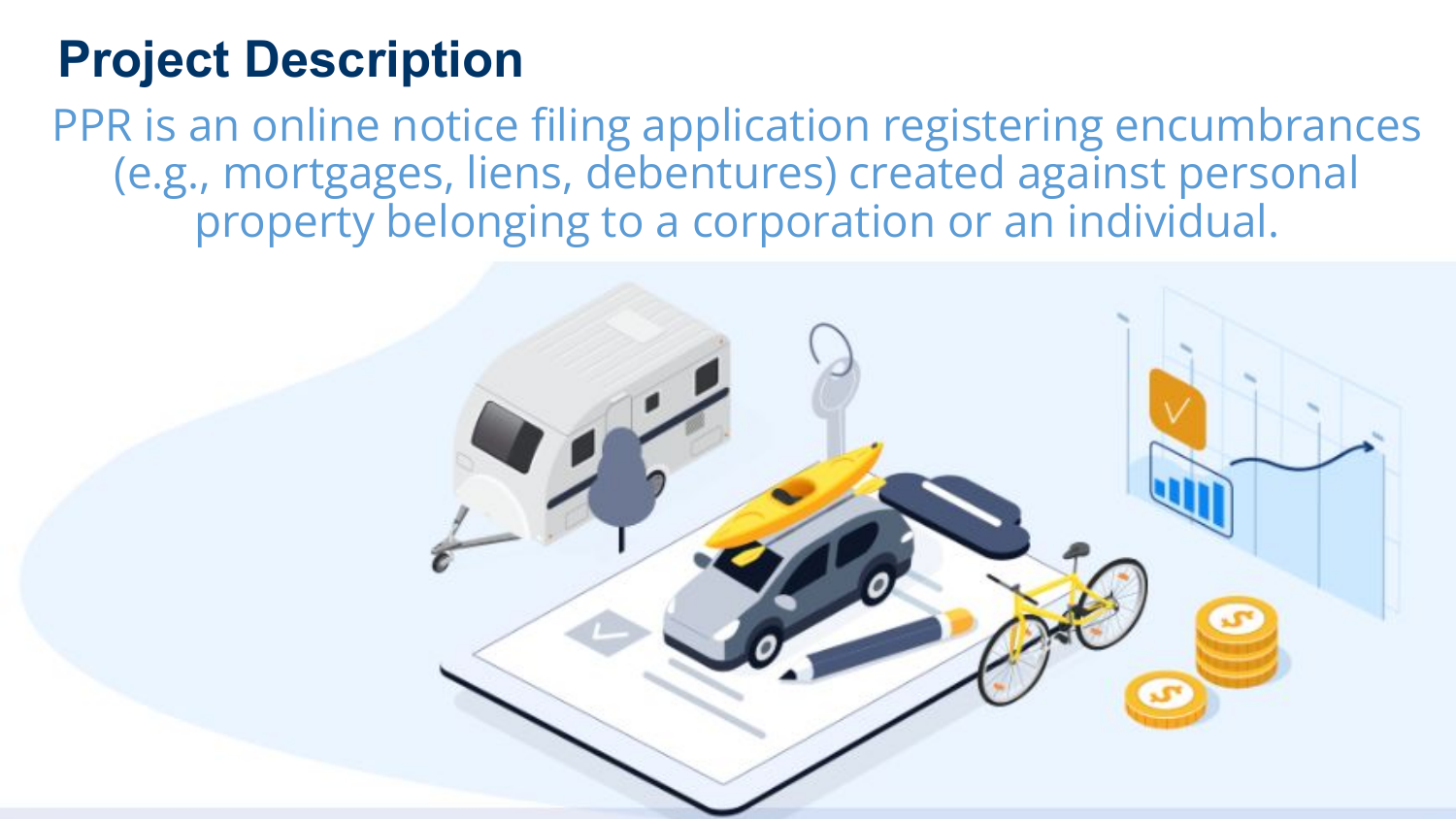### **Project Effectiveness**

Defined the vision, developed three service families and product teams, launched products, and set standards for Government, Registries, technology and Registry products.

*"The new PPR application is much easier to use and a real improvement to the 'old' screen."* 

*"My paralegal was extremely happy to see the registration order has been perfected on PPR search results!"*

*Feedback from Client*

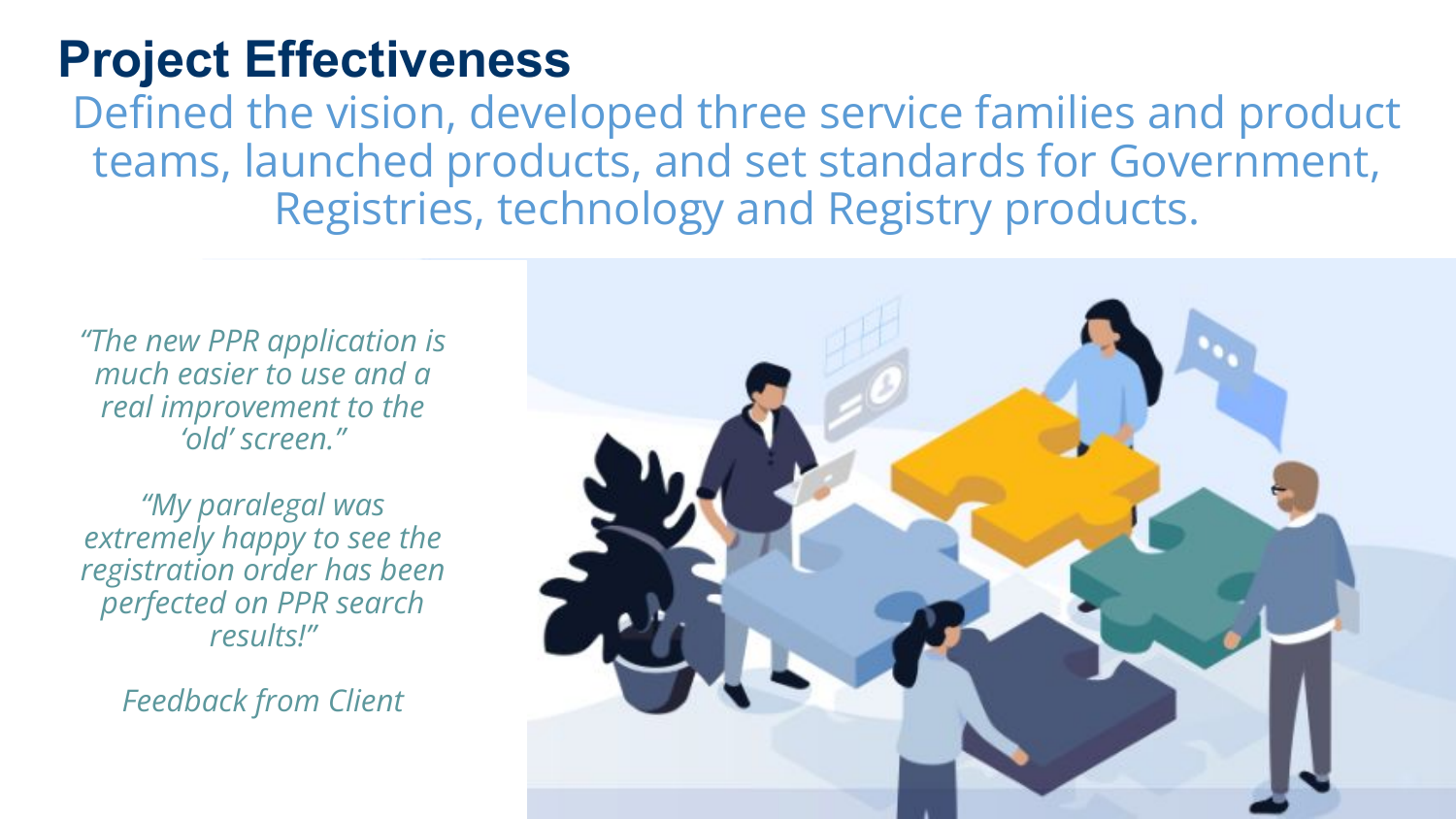## **Project Significance and Transferability**

Leading and setting a standard within the B.C. Provincial Government for how BC Registries and Online Services will transform and modernize all future services.

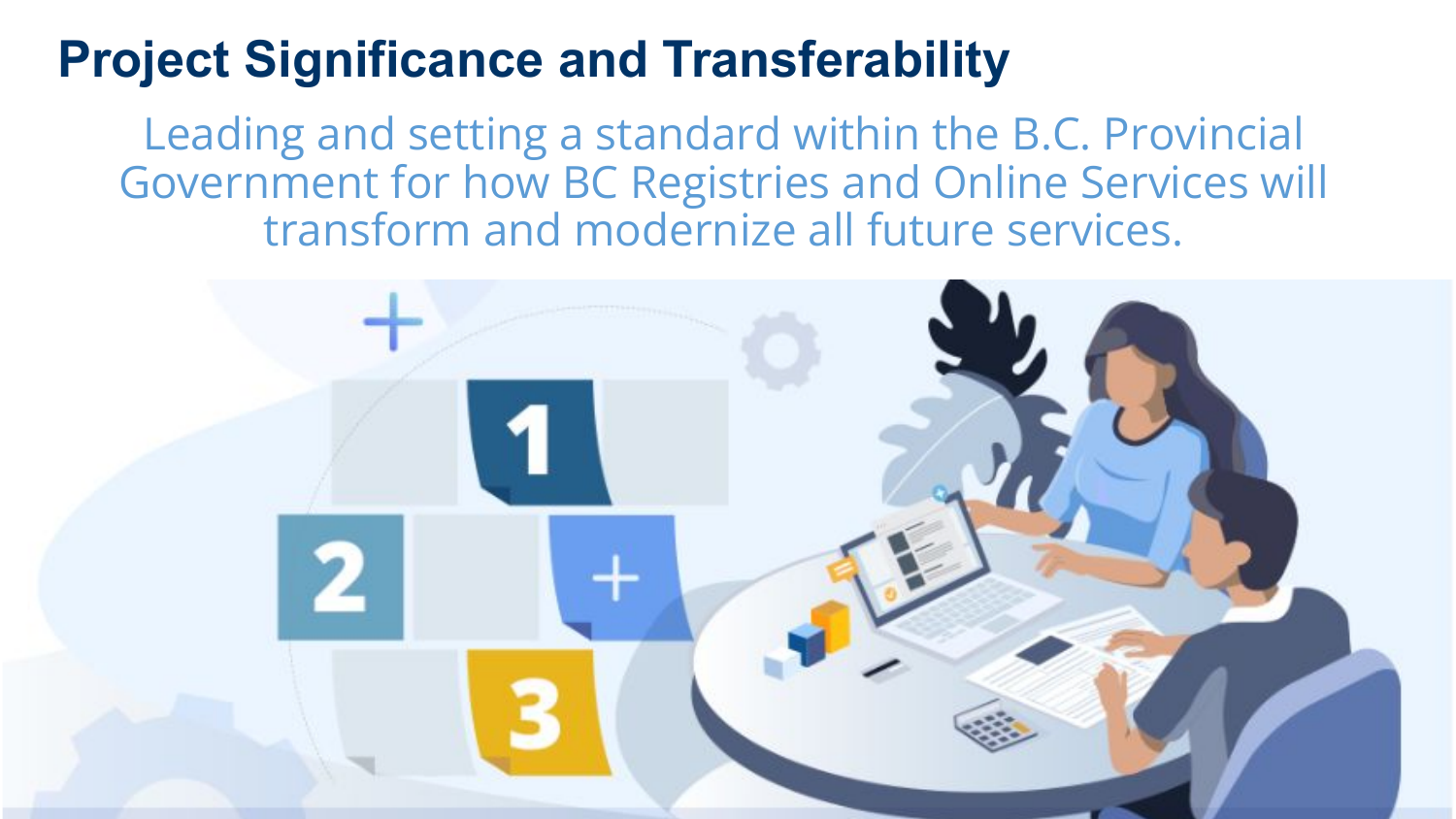# **Project Originality**

Committed to the citizen experience, while improving digital security through verification of identity, and leveraging innovation to change the way users operate and interact with government.

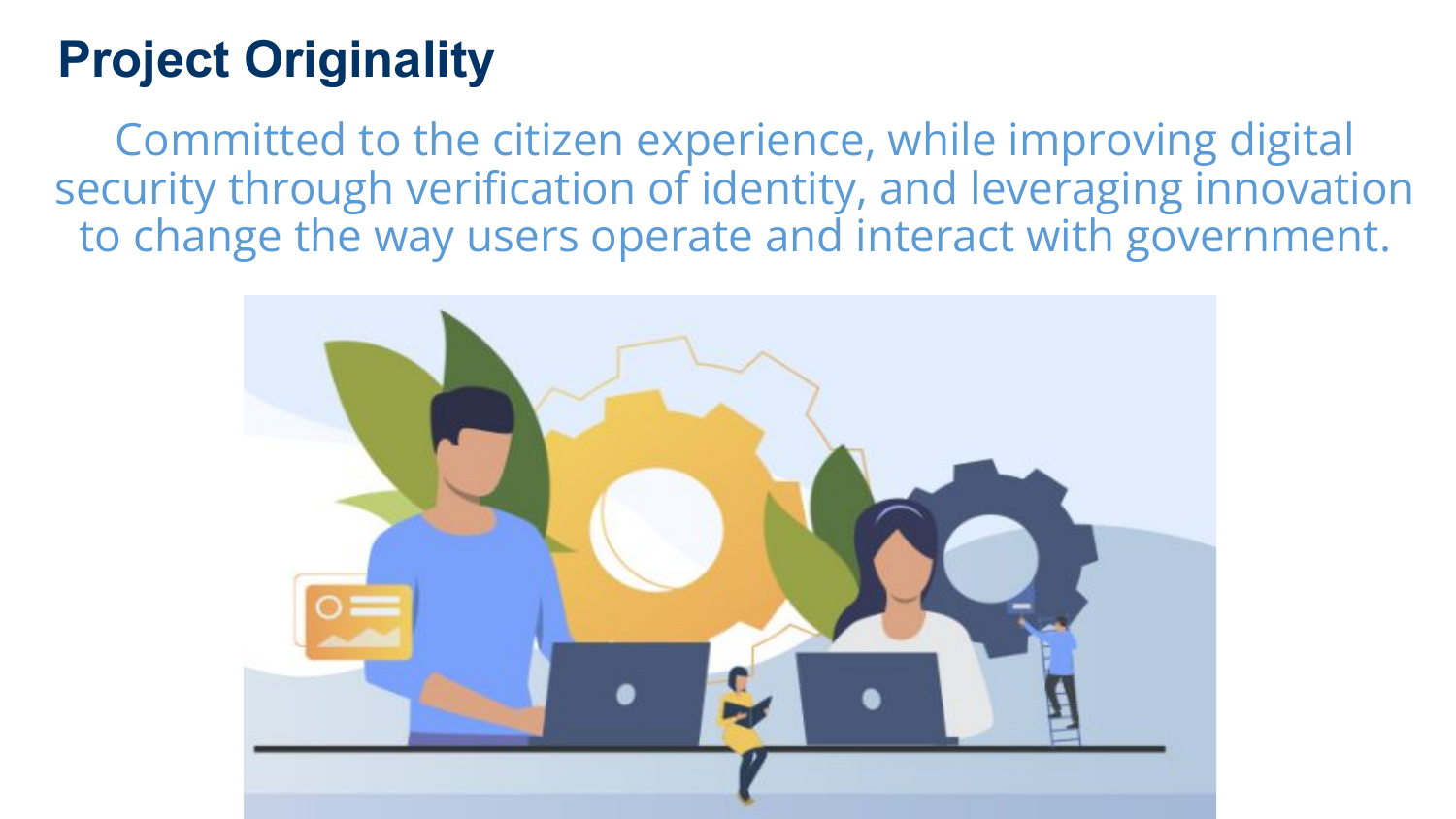## **Project Benefits**

Trusted digital interactions & modern technology, improving data integrity, less manual and errors and proactively reducing errors. Immediate access to Registry Data with intuitive self-serve interface.

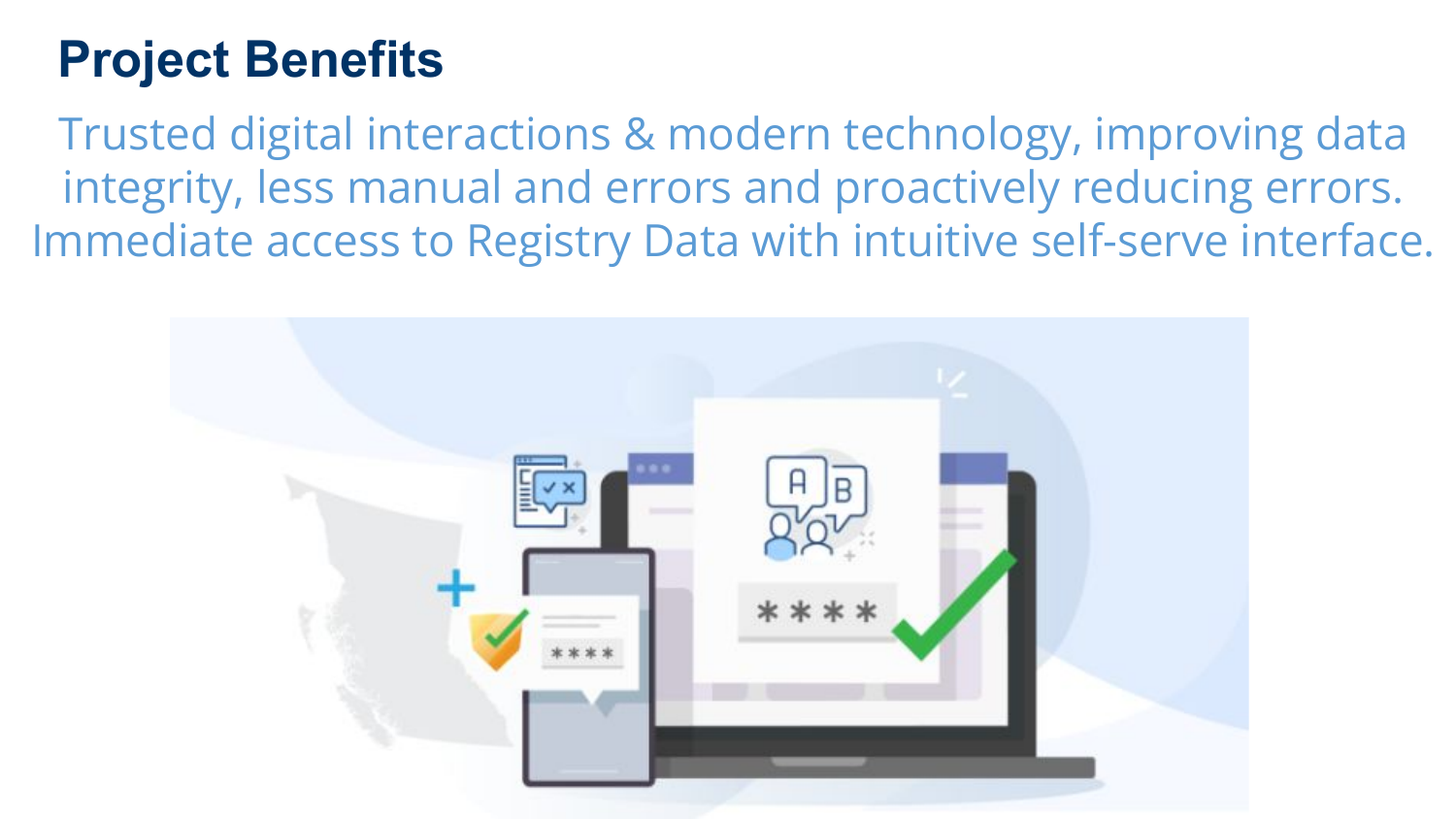### **Lessons Learned**

Collaboration and engagement is key. Incorporate staff and interested parties into the development and testing and continuous improve, iterate and learn by doing.